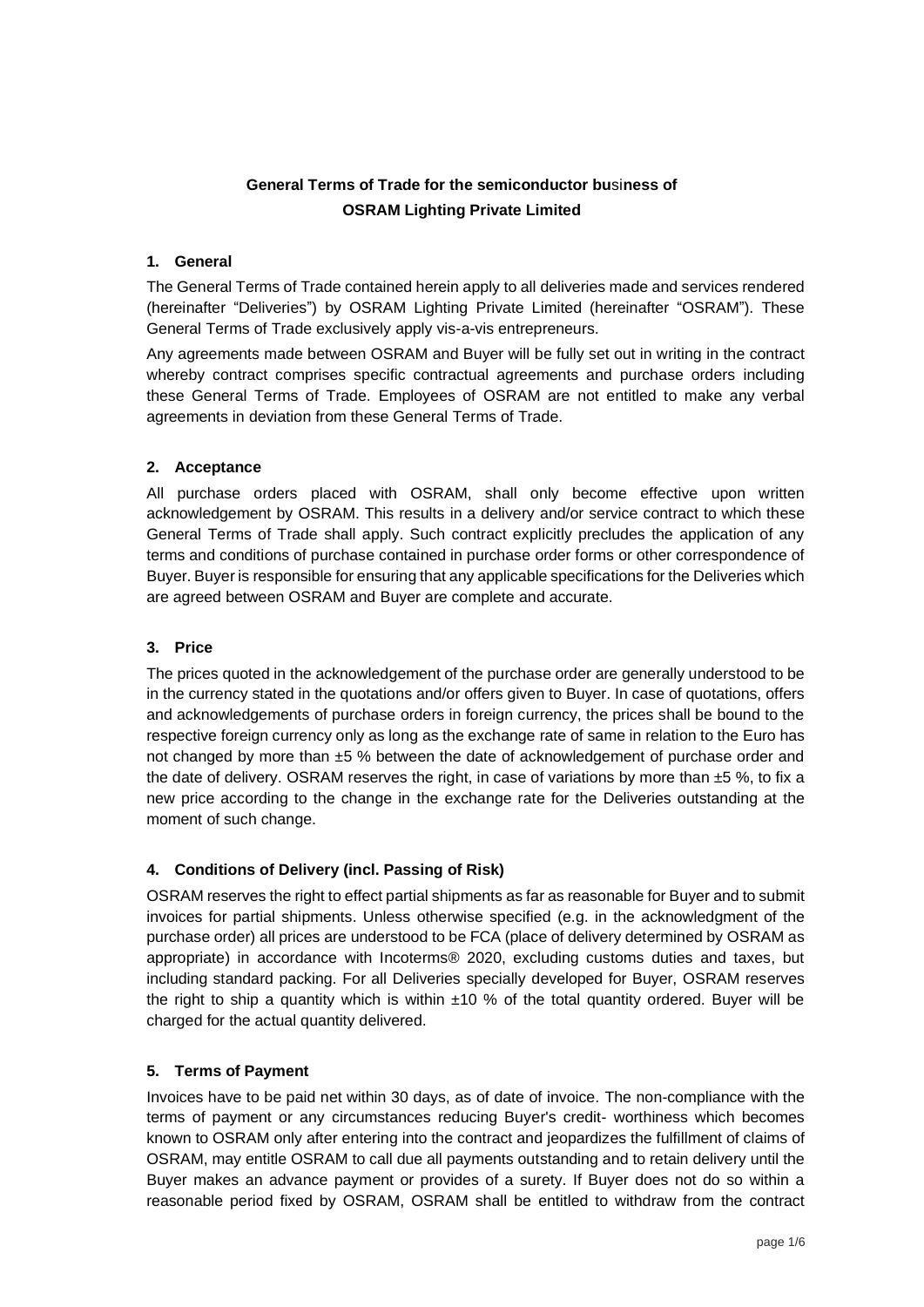.Payments overdue shall be charged subsequently with past-due interest of 9 percentage points per annum above the applicable basic interest rate, as of the first day of their falling overdue. The option of enforcement of a higher damage remains unaffected. In case of default of payment, Buyer shall bear the risk for currency exchange losses incurred against the claim in Euro on the due date.

Buyer shall only be entitled to offsetting and retention rights to the extent that Buyer's counterclaims have been finally determined by a non-appealable court decision, are undisputed or have been accepted by OSRAM. This restriction shall not apply to counterclaims of Buyer for defects or partial non-performance of the contract resulting from the same contract as the claims of OSRAM.

### **6. Time of Delivery, Change of Purchase Order (incl. Assembly and Errection)**

If OSRAM is responsible for the delay (hereinafter referred to as "Delay") and Buyer has demonstrably suffered a loss therefrom, the liability of OSRAM for damages in addition to performance shall be limited to a total of 5 % of the price of that part of the Deliveries which due to the Delay could not be put to the intended use. Buyer's claims for damages in lieu of performance shall be limited to 30% of the price of that part of the Deliveries which due to the Delay could not be put to the intended use. This shall not apply in cases of liability based on intent, gross negligence, or due to loss of life, bodily injury or damage to health. Rescission of the contract by Buyer based on statute is limited to cases where the OSRAM is responsible for the Delay. The above provisions do not imply a change in the burden of proof to the detriment of Buyer.

### **7. Reservation of Property Rights**

Until complete payment of all invoices, the Deliveries listed in any given purchase order shall remain the property of OSRAM.

### **8. Intellectual Property Rights**

By selling Deliveries to Buyer, OSRAM shall in no case convey any intellectual property rights or copyrights (hereinafter "IPR") to Buyer. Buyer agrees to hold OSRAM harmless against any claim, expense or loss resulting from the infringement of IPR arising from compliance with Buyer's designs, specifications, or instructions unless Buyer proves that the infringement of the IPR was not caused by its fault. OSRAM agrees to hold Buyer harmless if any justified claims resulting from the infringement by the Deliveries used in conformity with the delivery and/or service contract of IPR applicable in the country of the place of delivery are being asserted against Buyer and if Buyer has notified OSRAM promptly in writing of such assertion. OSRAM reserves the right to choose appropriate means of defense, including settlements out of court. Should it not be possible for Buyer to use the Deliveries under reasonable circumstances, OSRAM liability shall be limited to, at its discretion, (i) changing or replacing the Deliveries or(ii) acquiring, at its own expense, the right to use the Deliveries so that it constitutes no infringement of IPR. If this is impossible for OSRAM under reasonable conditions, Buyer may rescind the contract or reduce the remuneration pursuant to the applicable statutory provisions. OSRAM's liability to pay damages is governed by Article 13 (Exclusion and Limitation of Liability). Claims of Buyer are subject to a statute of limitations as prescribed by the applicable laws. Claims of Buyer shall be excluded if Buyer is responsible for the infringement of an IPR or if Buyer conceded infringement. Claims of Buyer shall also be excluded if the infringement of the IPR is caused (i) by designs, specifications or instructions made by Buyer, (ii) by a type of use not foreseeable by OSRAM, (iii)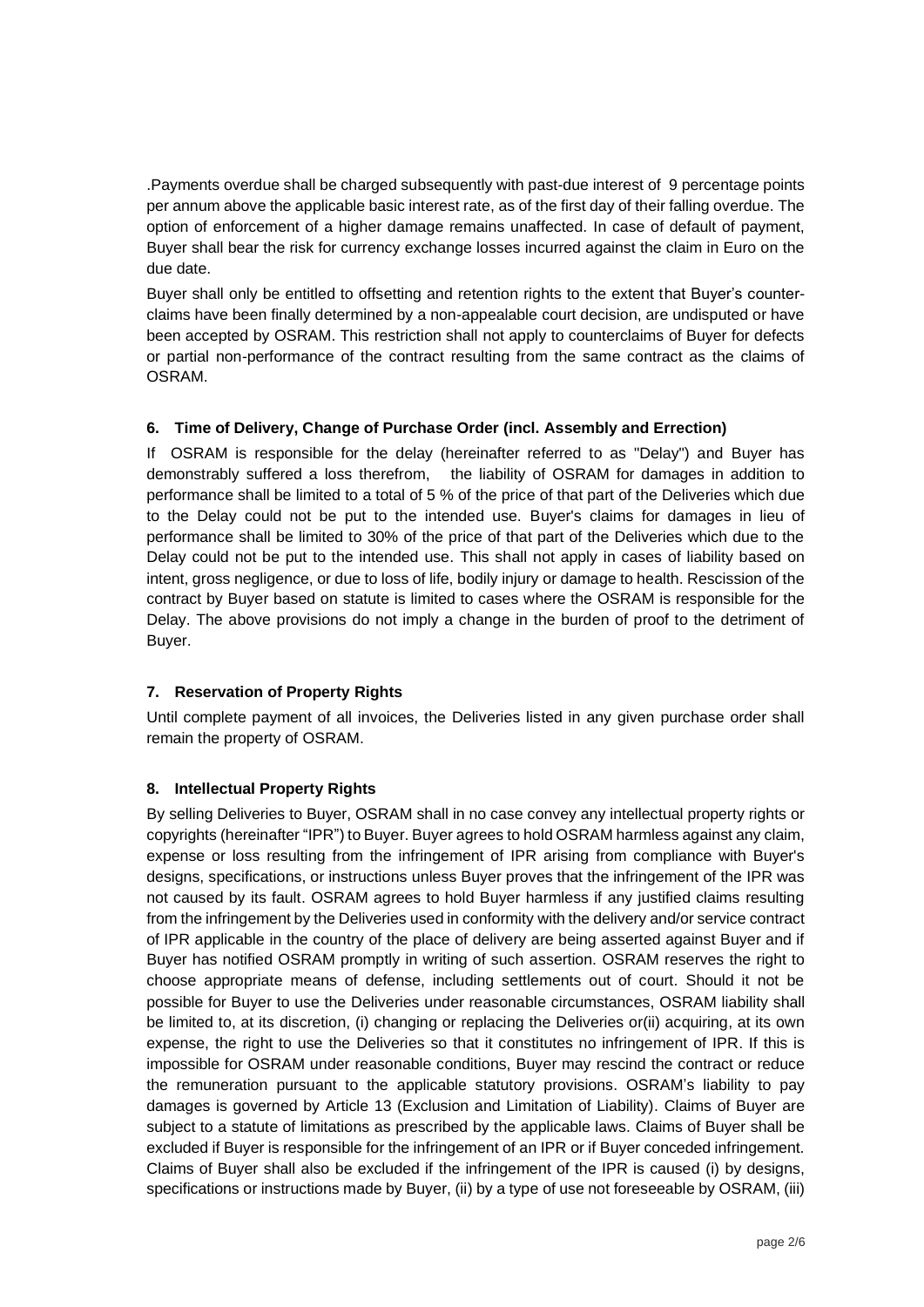by modifications by Buyer, or (iv) by a combination with components and/or services not provided by OSRAM.

### **9. Software**

For software programs, pertaining documents, and all subsequent additions, Buyer shall have a non-exclusive, non-sublicensable and non-transferable right of use with the Deliveries provided that it remains unchanged, is used within the agreed performance parameters, and on the agreed equipment unless otherwise provided in a software license agreement between OSRAM and Buyer. All other rights shall remain with OSRAM or the program author respectively. Buyer ensures that – except where necessary for use of the Deliveries as intended in the contract – these programs, documents, and subsequent additions are not accessible to third parties or in third countries without OSRAM's express consent. Buyer shall not, under any circumstances reverse engineer, reverse compile, decompile, decrypt or disassemble the software, in whole or in part, except to the extent expressly authorized by OSRAM or applicable statutory law (e.g. in case of deliveries to Germany article Art 69e German Copyright Act and in case of deliveries to Austria Art § 40e Austrian Copyright Act).

### **10. Trade Acceptance**

The acceptance test shall be carried out by Buyer without undue delay. Should the take-over be delayed by reason of circumstances outside OSRAM's responsibility, the written communication of readiness for dispatch by OSRAM to Buyer shall be considered the date of delivery. In the absence of any written communication of inability to take delivery by Buyer within the time for taking delivery, the Deliveries shall be deemed accepted by Buyer. The criteria for acceptance or refusal shall be, in case of Deliveries specially developed for Buyer, the specifications or test conditions jointly agreed upon or, in case of standard Deliveries, the data sheets issued by OSRAM which were effective at the moment of placing of purchase order.

# **11. Warranty (incl. Impossibility of Performance)**

OSRAM warrants that the Deliveries will materially comply with the agreed upon specifications and are free from defects in material and workmanship. OSRAM's obligations under this warranty shall be discharged, at its option, by repairing, replacing, or giving credit for defective Deliveries, except otherwise agreed between OSRAM and Buyer. The period of warranty is 12 months (except for software products), as of the acceptance of the Deliveries by Buyer (see Article 10 – Trade Acceptance).

Buyer has to give OSRAM notice in writing of any defects, stating sufficient reasons, immediately but within 14 days as of delivery of the Deliveries at the latest. Any defects that could not be detected within that period in spite of careful examination must be communicated to OSRAM, in writing and stating sufficient reasons, immediately after becoming known. In default of such immediate communication, any warranty shall be excluded. The warranty shall also be excluded, if the Deliveries, after their acceptance, are defective due to misuse, neglect or accident or are handled not in conformity with the instructions recommended or given by OSRAM. No warranty shall apply to any defects of Deliveries which are due to any modification or alteration by persons other than OSRAM's authorized personnel or which have been received from any source other than OSRAM or its authorized resellers. Returns shall only be accepted after prior consent by OSRAM and shall be accompanied by an OSRAM Return Material Authorization (RMA) number obtained from OSRAM. For return shipment, Buyer shall use OSRAM's original packing in order to avoid any damage of the Deliveries. In case of justified warranty claims, OSRAM shall bear the transportation cost. In case of unjustified complaints, Buyer shall reimburse OSRAM for all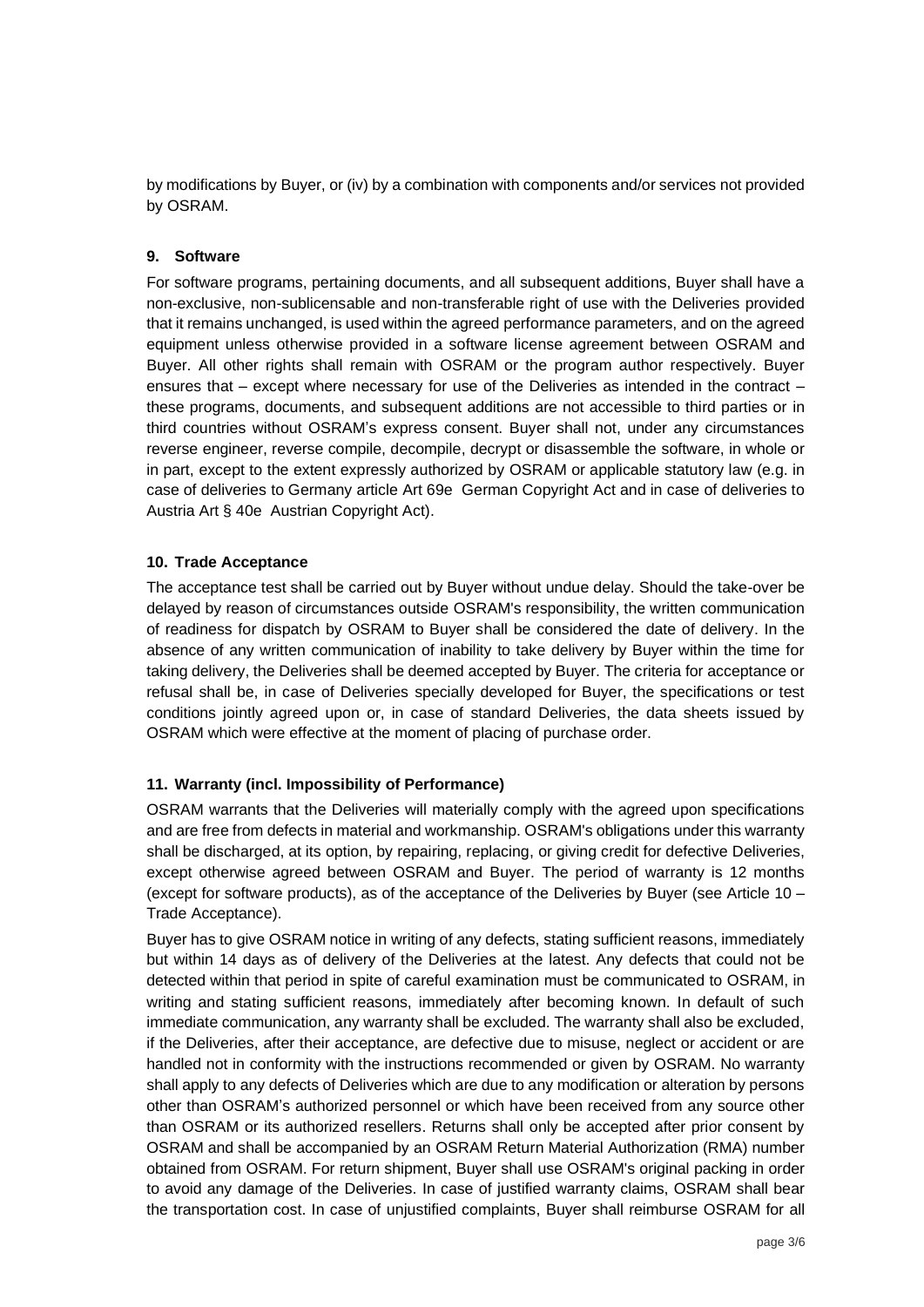expenses arising from such complaints (including but not limited to transportation costs) unless the Buyer proves that even when exercising due care the Buyer could not realize that the complaint was unjustified. Any claims of Buyer beyond the obligations under this warranty are excluded. If the Deliveries contain software, OSRAM warrants that the software will not fail to meet its programming specification and workmanship at the time of delivery when properly installed and used on the hardware defined by OSRAM. OSRAM does not warrant that the software meets requirements specified by Buyer, is error-free or without interruption. No warranty applies for defects that appear due to, including but not limited to incorrect storage of data medium, supplementary installation of other outside software, operating system modifications or hardware modifications or similar events. The warranty for software and for any updates or upgrades of existing software or parts of it is limited to a period of 3 months from the date of Buyer's acceptance of the Deliveries.

### **12. Force Majeure**

OSRAM shall not be liable for delays and damages caused by cancellation or postponement of the delivery of the Deliveries due to force majeure conditions. Force majeure conditions include all circumstances beyond OSRAM's control which OSRAM could not have reasonably anticipated and whose consequences OSRAM could not have reasonably avoided or overcome. Force majeure conditions include but are not restricted to: natural disaster, war, civil war, insurrections, strikes, fires, floods, earthquakes, labor disputes, epidemics or pandemics, governmental regulations and/or similar acts, freight embargoes, unforeseeable operating, traffic or shipment disturbances, unforeseeable lack of labor forces, energy, raw materials or auxiliary materials. Strikes, legitimate lockouts, boycotts and other labor disputes are considered force majeure conditions even when OSRAM itself is the target of or a participant of said actions. In the event of an epidemic or pandemic, this provision shall also apply if the epidemic or pandemic had already occurred when the contract was concluded, provided that OSRAM was not aware of its effects on the contract and could not foresee them as likely.

Force majeure conditions affecting a subcontractor hired by OSRAM shall also be deemed a force majeure condition for OSRAM. In the event that the force majeure conditions continue for a period of 3 consecutive months (or in the event that the delay is reasonably expected by OSRAM to extend for a period of 3 consecutive months), OSRAM shall be entitled to cancel all or any part of the contract without any liability or responsibility towards Buyer.

### **13. Exclusion and Limitation of Liability**

Apart from warranties expressly stated herein and subject to the provisions below, in no event shall OSRAM be liable to Buyer in contract, tort (including negligence) or otherwise for loss or damage to property, loss of use, loss of anticipated revenues, interruption of operation, expenses including costs of capital, claims from Buyer's client(s), loss of profits or revenues or for any indirect, incidental or consequential loss or damage whatsoever.

The aforementioned limitations of liability do not apply in case of willful intent, gross negligence, liability for personal injury, product liability claims and in case of culpable breach of material contractual obligations. Material contractual obligations are those obligations which need to be complied with to reach the purpose of the contract and on the fulfillment of which Buyer usually relies and may reasonably rely on.

Insofar as OSRAM is liable according to the previous provision, the maximum overall liability for OSRAM for damages to property and financial losses not entailed by personal injury shall be limited to the total price of the corresponding accepted order, as long as OSRAM did not act intentionally or grossly negligently. This does not apply if, as an exception, the foreseeable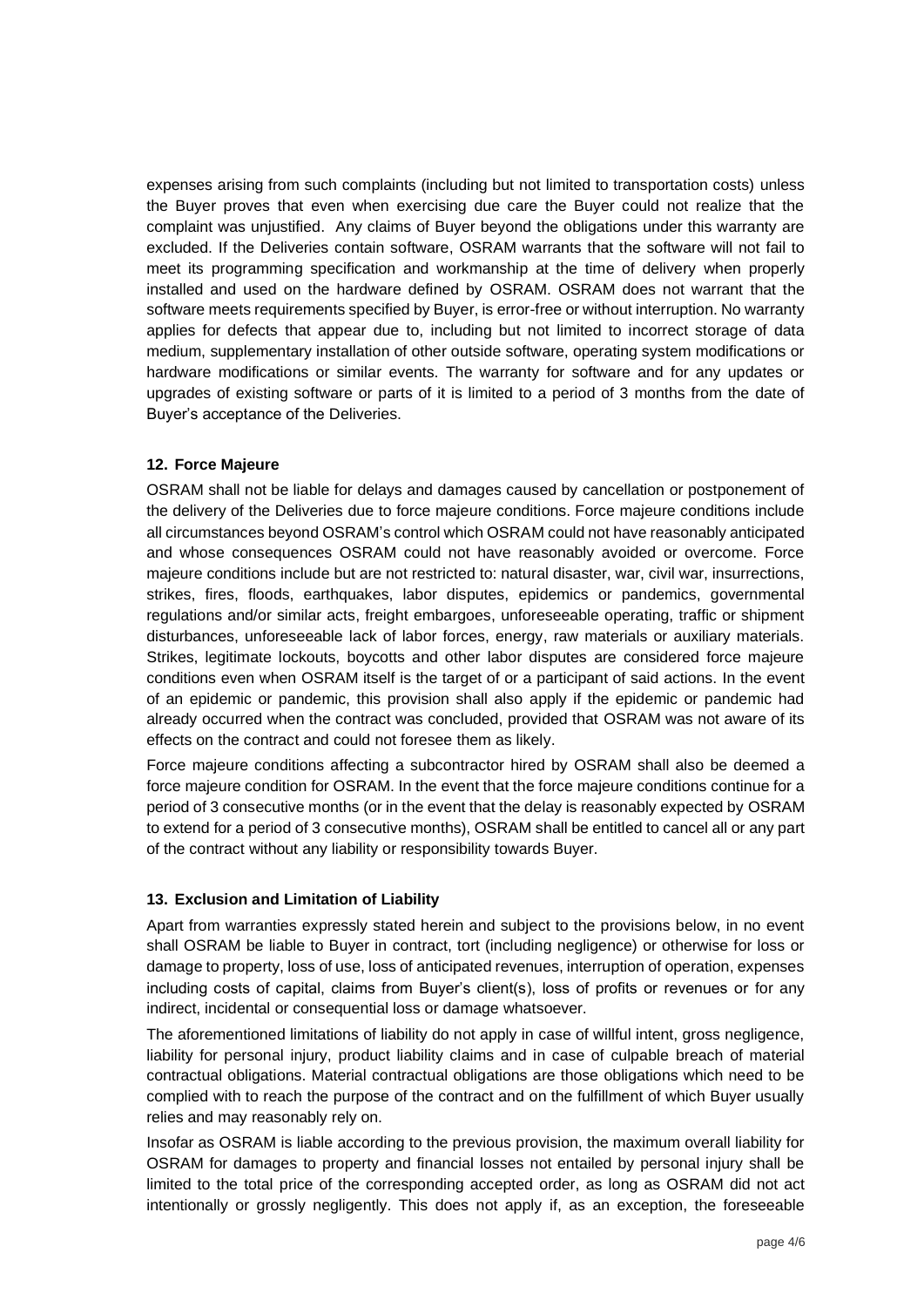damage typically occurring for the contract concluded is higher. In this case, liability is limited to the higher foreseeable damage. The aforementioned provisions do not imply a change to the burden of proof to Buyer's detriment.

### **14. Indemnification**

If OSRAM incurs any liability towards any third party for any loss or damage howsoever arising in connection with the performance of the contract with Buyer or supply of the Deliveries to Buyer, Buyer shall indemnify, defend and hold OSRAM harmless to the extent that OSRAM's liability is limited as stated in this General Terms of Trade. This obligation shall not apply if Buyer proves that the loss or damage was not caused by his fault.

### **15. Confidentiality**

Buyer acknowledges that all technical, commercial and financial data disclosed to Buyer by OSRAM is OSRAM's confidential information. Buyer shall not disclose any such confidential information to any third party and shall not use any such confidential information for any purpose other than as agreed between OSRAM and Buyer. If a non-disclosure agreement between OSRAM and Buyer was concluded, such non-disclosure agreement shall prevail.

### **16. Data Protection**

OSRAM and Buyer authorize to release to the respective other party and any of its affiliates any and all personal or professional data that is necessary or desirable for administration and/or fulfilment of any individual purchase order and these General Terms of Trade.

OSRAM and Buyer undertake to fully comply with any applicable personal data protection laws in applicable jurisdictions, especially with the General Data Protection Regulation (GDPR). OSRAM and Buyer shall ensure compliance with all legal data provisions including but not limited to the GDPR, particularly in regard to the lawfulness of data processing under joint controllership. OSRAM and Buyer shall take all necessary technical and organizational measures to ensure that the rights of data subjects, in particular those pursuant to Articles 12 to 22 GDPR, are guaranteed at all times within the statutory time limits. Buyer indemnifies OSRAM for any loss or damages, including, but not limited to, fees, fines and financial penalties under any applicable personal data protection laws.

# **17. Export Compliance**

If Buyer transfers goods (commodities, software, technology) delivered by OSRAM or works and services performed by OSRAM to a third party Buyer shall comply with all applicable national and international (re-) export control regulations (e.g. regulations of the European Union, regulations of the United States). If required to enable authorities or OSRAM to conduct export control checks, Buyer, upon request by OSRAM, shall promptly provide OSRAM with all information pertaining to the particular end customer, the particular destination and the particular intended use of goods, works and services provided by OSRAM, as well as any export control restrictions existing. OSRAM shall not be obliged to fulfill the respective contract or any order placed hereunder if such fulfillment is prevented by any impediments arising out of national or international foreign trade or customs requirements or any embargoes or other sanctions.

### **18. Other Matters**